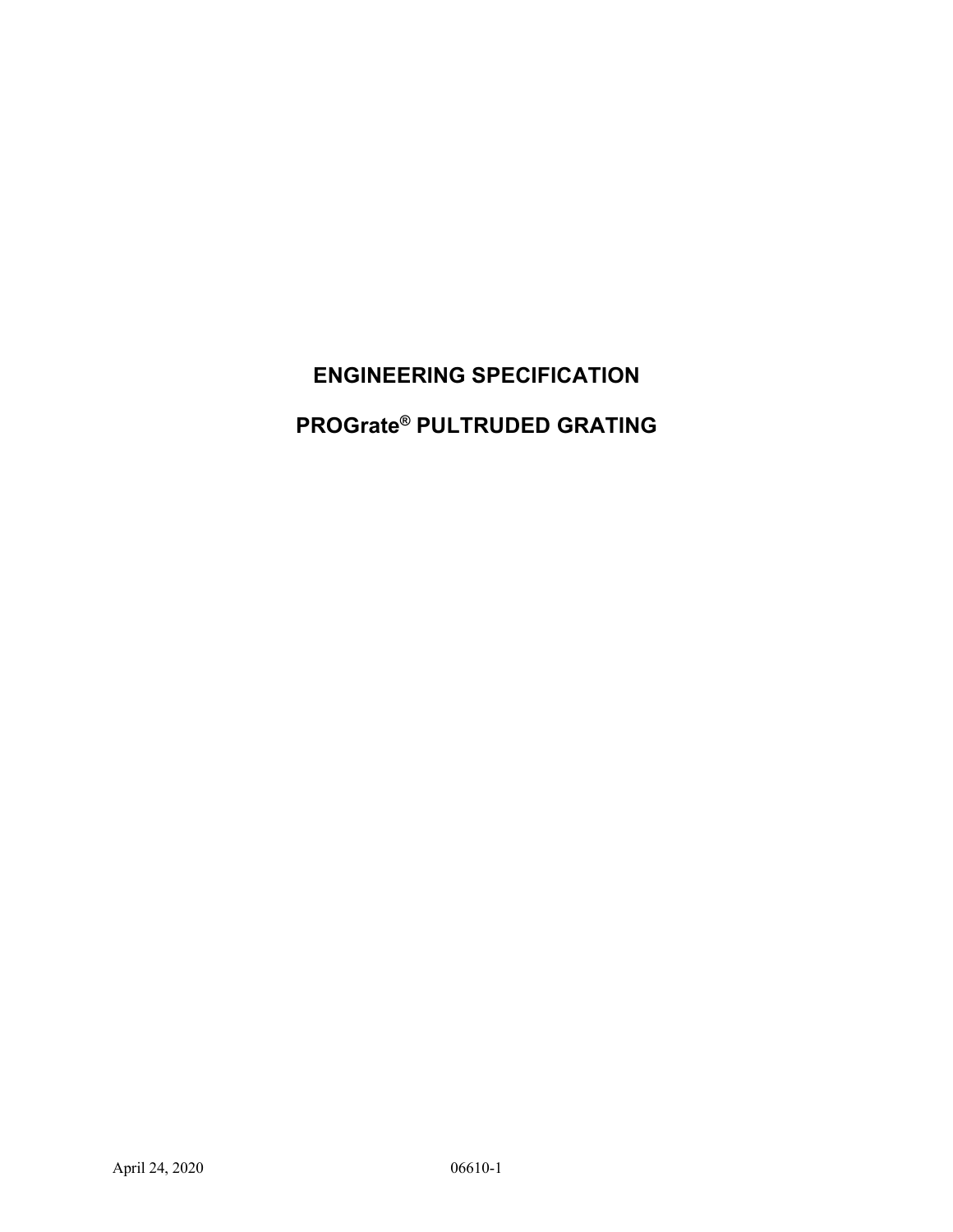## SECTION 06610

#### FIBERGLASS REINFORCED PLASTICS (FRP) FABRICATIONS

## PULTRUDED GRATING

#### PART 1 - GENERAL

#### 1.1 SCOPE OF WORK

A. The CONTRACTOR shall furnish, fabricate (where necessary), and install all fiberglass reinforced plastic (FRP) items, with all appurtenances, accessories and incidentals necessary to produce a complete, operable and serviceable installation as shown on the Contract Drawings and as specified herein, and in accordance with the requirements of the Contract Documents.

## 1.2 REFERENCES

A. The publications listed below (latest revision applicable) form a part of this specification to the extent referenced herein. The publications are referred to within the text by the designation only.

AMERICAN SOCIETY FOR TESTING AND MATERIALS (ASTM) Test Methods:

ASTM D 635 Rate of Burning and/or Extent and Time of Burning of Self-Supporting Plastics in a Horizontal Position

ASTM E 84 Surface Burning Characteristics of Building Materials

## 1.3 CONTRACTOR SUBMITTALS

- A. The CONTRACTOR shall furnish shop drawings of all fabricated gratings and accessories in accordance with the provisions of this Section.
- B. The CONTRACTOR shall furnish manufacturer's shop drawings clearly showing material sizes, types, styles, part or catalog numbers, complete details for the fabrication of and erection of components including, but not limited to, location, lengths, type and sizes of fasteners, clip angles, member sizes, and connection details.
- C. The CONTRACTOR shall submit the manufacturer's published literature including structural design data, structural properties data, grating load/deflection tables, corrosion resistance tables, certificates of compliance, test reports as applicable, and design calculations for systems not sized or designed in the contract documents, sealed by a Professional Engineer.
- D. The CONTRACTOR shall submit sample pieces of each item specified herein for acceptance by the ENGINEER as to quality and color. Sample pieces shall be manufactured by the method to be used in the WORK.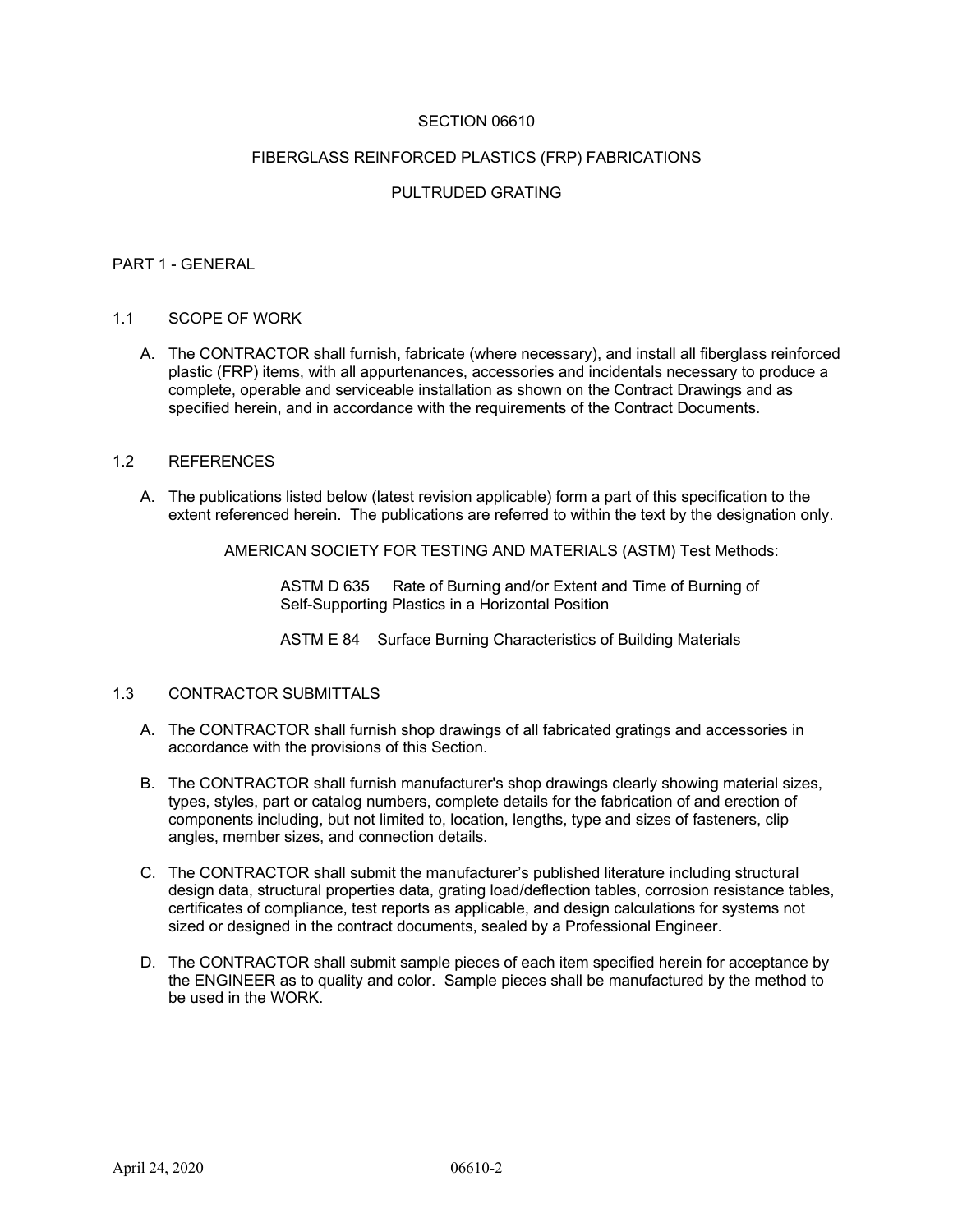## 1.4 QUALITY ASSURANCE

- A. All items to be provided under this Section shall be furnished only by manufacturers having a minimum of ten (10) years of experience in the design and manufacture of similar products and systems. Additionally, if requested, a record of at least five (5) previous, separate, similar successful installations in the last five (5) years shall be provided.
- B. Manufacturer shall offer a 3 year limited warranty on all FRP products against defects in materials and workmanship.

## 1.5 PRODUCT DELIVERY AND STORAGE

- A. Delivery of Materials: Manufactured materials shall be delivered in original, unbroken pallets, packages, containers, or bundles bearing the label of the manufacturer. Adhesives, resins and their catalysts and hardeners shall be crated or boxed separately and noted as such to facilitate their movement to a dry indoor storage facility.
- B. Storage of Products: All materials shall be carefully handled to prevent them from abrasion, cracking, chipping, twisting, other deformations, and other types of damage. Adhesives, resins and their catalysts are to be stored in dry indoor storage facilities between 70 and 85 degrees Fahrenheit (21 to 29 degrees Celsius) until they are required.

# PART 2 - PRODUCTS

#### 2.1 MANUFACTURER

A. Pultruded gratings shall be PROGrate**®** as manufactured by

**Bedford Reinforced Plastics, Inc.** One Corporate Drive, Suite 106 Bedford, PA 15522. USA (814) 623-8125 Phone (814) 623-6032 Fax Website: https://bedfordreinforced.com

## 2.2 GENERAL

- A. All FRP items furnished under this Section shall be composed of fiberglass reinforcement and resin in qualities, quantities, properties, arrangements and dimensions as necessary to meet the design requirements and dimensions as specified in the Contract Documents.
- B. Fiberglass reinforcement shall be a combination of continuous roving, continuous strand mat, and surfacing veil in sufficient quantities as needed by the application and/or physical properties required.
- C. Resin shall be {*IFR, Premium-Grade Isophthalic Polyester or VFR, Vinyl Ester choose one}*, with chemical formulations as necessary to provide the corrosion resistance, strength and other physical properties as required.
- D. All finished surfaces of FRP items and fabrications shall be smooth, resin-rich, free of voids and without dry spots, cracks, crazes or unreinforced areas. All glass fibers shall be well covered with resin to protect against their exposure due to wear or weathering.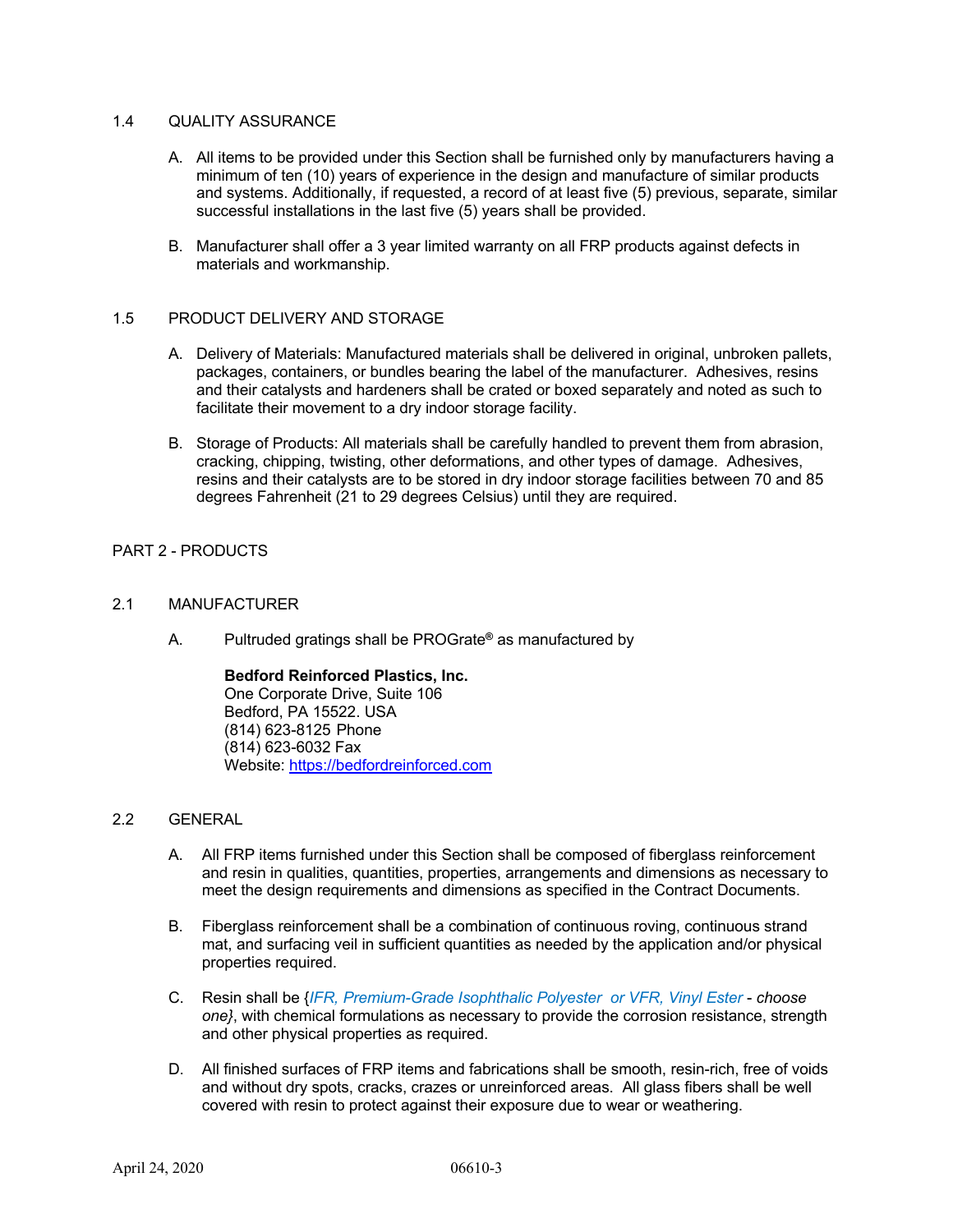- E. All pultruded structural shapes shall be further protected from ultraviolet (UV) light with 1) integral UV inhibitors in the resin and 2) a synthetic surfacing veil to help produce a resin rich surface.
- F. All FRP products shall have a tested flame spread rating of 25 or less per ASTM E-84 Tunnel Test. Gratings shall not burn past the 25 mm reference mark and will be classified HB per ASTM D635.
- G. All mechanical grating clips shall be manufactured of Type 316SS (stainless steel).

# 2.3 PULTRUDED FRP GRATING

- A. Manufacture: Grating components shall be high strength and high stiffness pultruded elements having a maximum of 70% and a minimum of 60% glass content (by weight) of continuous roving and continuous strand mat fiberglass reinforcements. The finished surface of the product shall be provided with a surfacing veil to provide a resin rich surface which improves corrosion resistance and resistance to ultraviolet degradation. Bearing bars shall be interlocked and epoxied in place with a cross rod system to provide a mechanical and chemical lock.
- B. Non-slip surfacing: Grating shall be provided with a quartz grit bonded and baked to the top surface of the finished grating product.
- C. Fire rating: Grating shall be fire retardant with a tested flame spread rating of 25 or less when tested in accordance with ASTM E 84. Data gathered only from the resin shall not be acceptable.
- D. Manufacturer may be required to submit corrosion data from tests performed on actual grating products in standard chemical environments. Corrosion resistance data of the base resin from the manufacturer is not a true indicator of grating product corrosion resistance and shall not be accepted.
- E. Color: {*varies by resin consult your catalog*}.
- F. Depth: : " with a tolerance of plus or minus 1/32".
- G. Mesh Configuration: \_\_\_\_\_\_\_" load bar spacing, 6" tie bar spacing on centers.
- H. Load/Deflection: Grating design loads shall be less than manufacturer's published maximum recommended loads. A 60 psf live load is recommended for walkways per ASCE 7. Deflection is typically limited to a  $\frac{1}{4}$ " under full live load.
- I. Substitutions: Other products of equal strength, stiffness, corrosion resistance and overall quality may be submitted with the proper supporting data to the engineer for approval.

## 2.4 GRATING FABRICATION

A. Measurements: Grating supplied shall meet the dimensional requirements and tolerances as shown or specified. The Contractor shall provide and/or verify measurements in field for work fabricated to fit field conditions as required by grating manufacturer to complete the work. Determine correct size and locations of required holes or coping from field dimensions before grating fabrication.